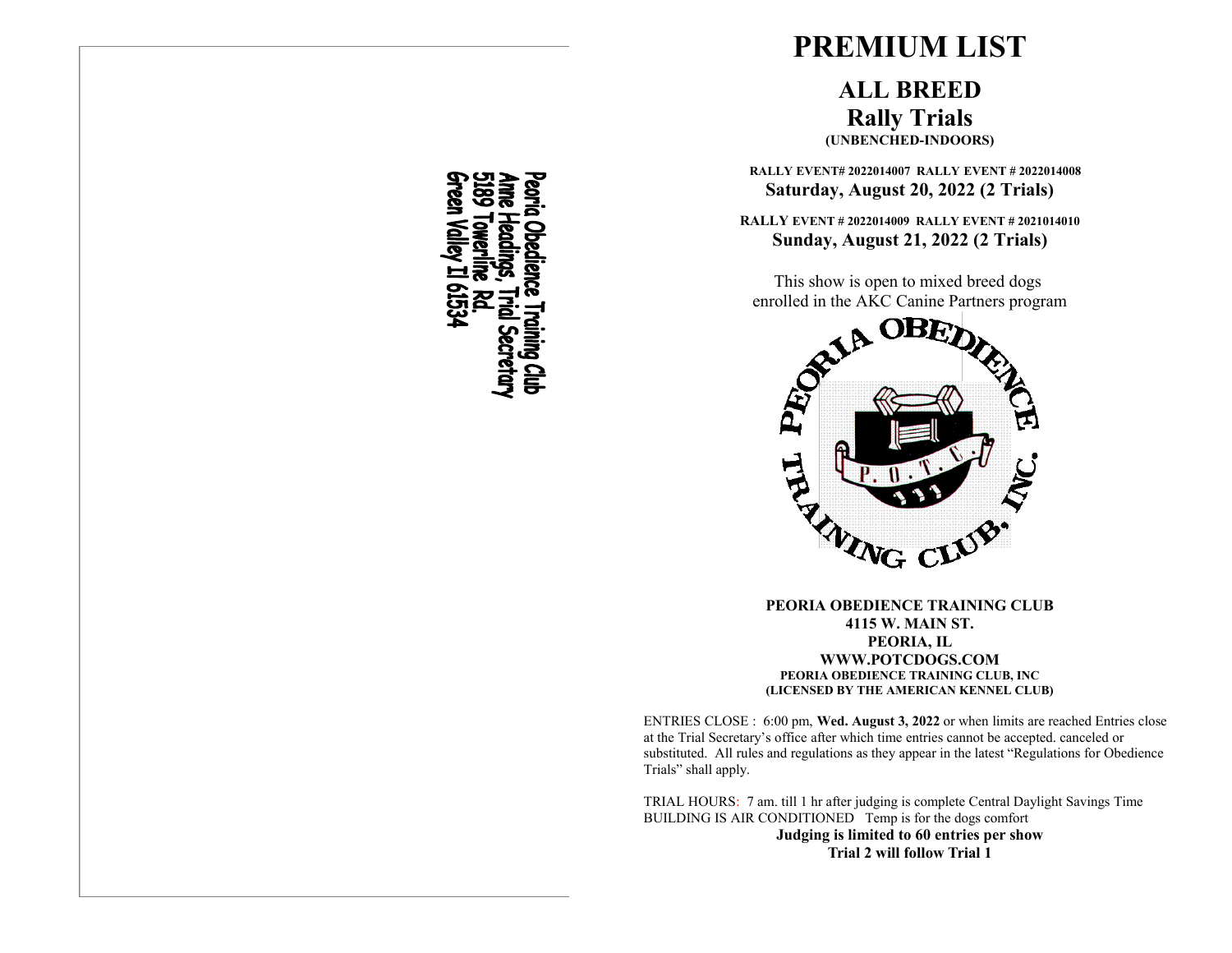#### **OFFICERS**

#### **BOARD OF DIRECTORS**

#### **THE FOLLOWING APPLIES TO ALL TRIALS**

#### **RALLY TRIAL COMMITTEE**

Sande Wilkie, CHAIRPERSON 1741 Knox Rd 1950 E Victoria Il 61485 309-639-4477 home 309-339-9633 cell

Sande Wilkie Roy Mashaney Christy Mashaney Jack Wilkie Anne Headings Sue Vanderheiden Linda Brillon

#### **COMMITTEES**

#### *TRIAL SECRETARY*

*ANNE HEADINGS 5189 TOWERLINE RD. GREEN VALLEY, IL 61534 (309) 678-0298 [potcobed@gmail.com](mailto:potcobed@gmail.com)*

**Classes Available**

**Rally Master, Rally Excellent A & B Rally Advanced A & B Intermediate Rally Novice A & B Rally Novice Pairs On Saturday 2nd trial only**



**Note – There is now an exit at I-74 and Sterling Avenue.**

## **PHONE DAY OF SHOW – 309-339-9633**

Show location is available to exhibitors at 2pm to 5pm Friday for crate set-ups. Doors open 7:00 a.m. the morning of the Trials. Saturday, August 20 and Sunday, August 21 2022. Dogs are not required to be at this trial until their scheduled time of judging and may be excused when not needed for further judging.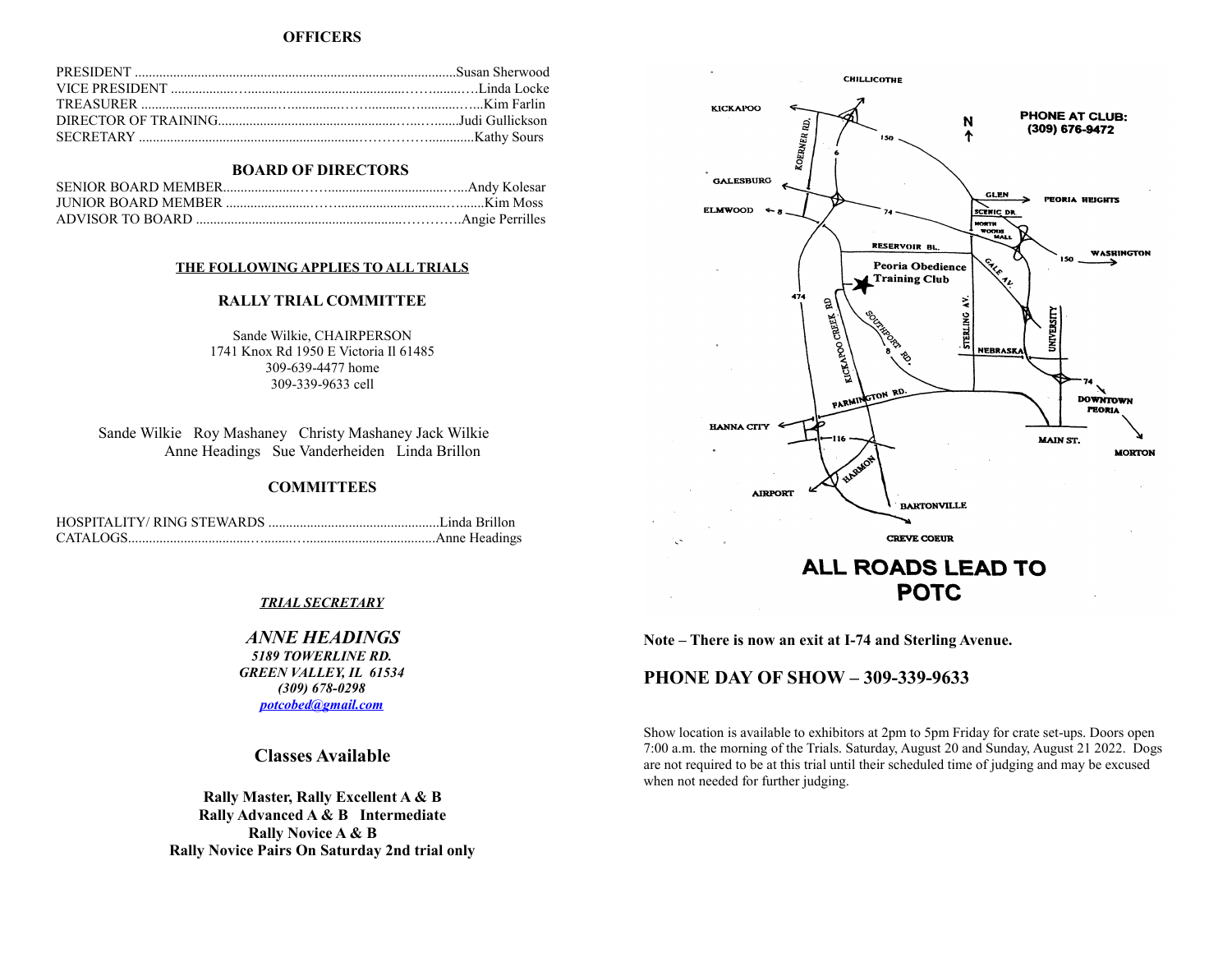# **CATALOGS Pre – Order Only \$2**

## **ENTRY FEES:**

ENTRY FEE is \$25.00 for the first entry of each dog and \$15.00 each additional entry of the same dog in the **same** trial. **There are two different trials on Saturday and Sunday**. No discount for cross entries of trials. Fees include \$3.50 Event Service Fee on the first entry of a dog, the \$3.00 AKC Recording Fee for additional entries of same dog in each trial.

ENTRIES CLOSE at the office of the Trial Secretary, Wed. August 3rd<sup>h</sup> 2022, or when limits are reached if prior to this date, after which time entries will not be accepted, canceled, altered or substituted. Judging limited to 60 entries per trail

Make checks and Money Orders Payable to: **POTC** Mail entry with fees to: **Anne Headings, 5189 Towerline Rd, Green Valley, IL 61534**

ENTRIES WILL NOT BE ACCEPTED WITHOUT SIGNATURES AND FEES.

# **HOTELS**

Please contact hotels/campgrounds direct to confirm acceptance of dogs and review pet policy.

**Country Inns & Suites** 5309 Landens Way Peoria Il (309)-423-3347 **Red Roof Inn**, 1822 W. War Memorial Drive, Peoria, IL 61614, (309) 685- 3911 **Super 8**, 1816 W. War Memorial Drive, Peoria, IL 61614, (309) 688-8074 **Quality Inn & Suites,** 4112 N Brandywine Drive, Peoria, IL 61614, (309) 685-2556

## **CAMPING**

**Jubilee College State Park Campground**, 13921 W. Route 150, Brimfield, IL 61517, (309) 446-3758

**Overnight parking** will be allowed at the trial site. No electrical hook-ups for motor homes or campers are available. RV space is limited, please contact Sande Wilkie 309-639-4477 or [s.wilkie09@gmail.com](mailto:s.wilkie09@gmail.com)

 **(Please clean up after your dogs.)**

## **NOTICE TO EXHIBITORS**

**No food will be available at the club.** 

Local restaurants are within 10 minutes of the trial site.

#### **AWARDS/PRIZES**

- QUALIFYING SCORES REQUIRED FOR ALL AWARDS/PRIZES
- ALL AWARDS MUST BE CLAIMED DAY OF SHOW. NO AWARDS WILL BE MAILED
- WHERE THERE IS MULTIPLE ENTRY OF THE SAME DOG, ONLY THE HIGHER SCORE WILL BE ELIGIBLE FOR SPECIAL AWARDS
- "DOG" MEANS EITHER SEX



## **AMERICAN KENNEL CLUB CERTIFICATION**

Permission has been granted by the American Kennel Club for the holding of these events under American Kennel Club rules and regulations.

**Gina M DiNardo, Secretary**



 *ALL BREED RALLY TRIALS* **Saturday, August 20, 2022 RALLY EVENT (trial 1) # 2022014007 RALLY EVENT (trial 2) # 2022014008 Sunday, August 21, 2022 RALLY EVENT (trial 1) # 2022014009 RALLY EVENT (trial 2) # 2022014010**

**Trial 2 will follow trial 1**

## **JUDGES & THEIR ASSIGNMENTS**

## **Loretta C Lazzara…SATURDAY TRIALS 1 and 2**

RALLY NOVICE A&B RALLY INTERMEDIATE RALLY ADVANCE A&B RALLY EXCELLENT A&B RALLY MASTER

**Fred Buroff …SUNDAY TRIALS 1 and 2**

RALLY NOVICE A&B RALLY INTERMEDIATE RALLY ADVANCE A&B RALLY EXCELLENT A&B RALLY MASTER RALLY NOVICE PAIRS in **Trial 1 only**